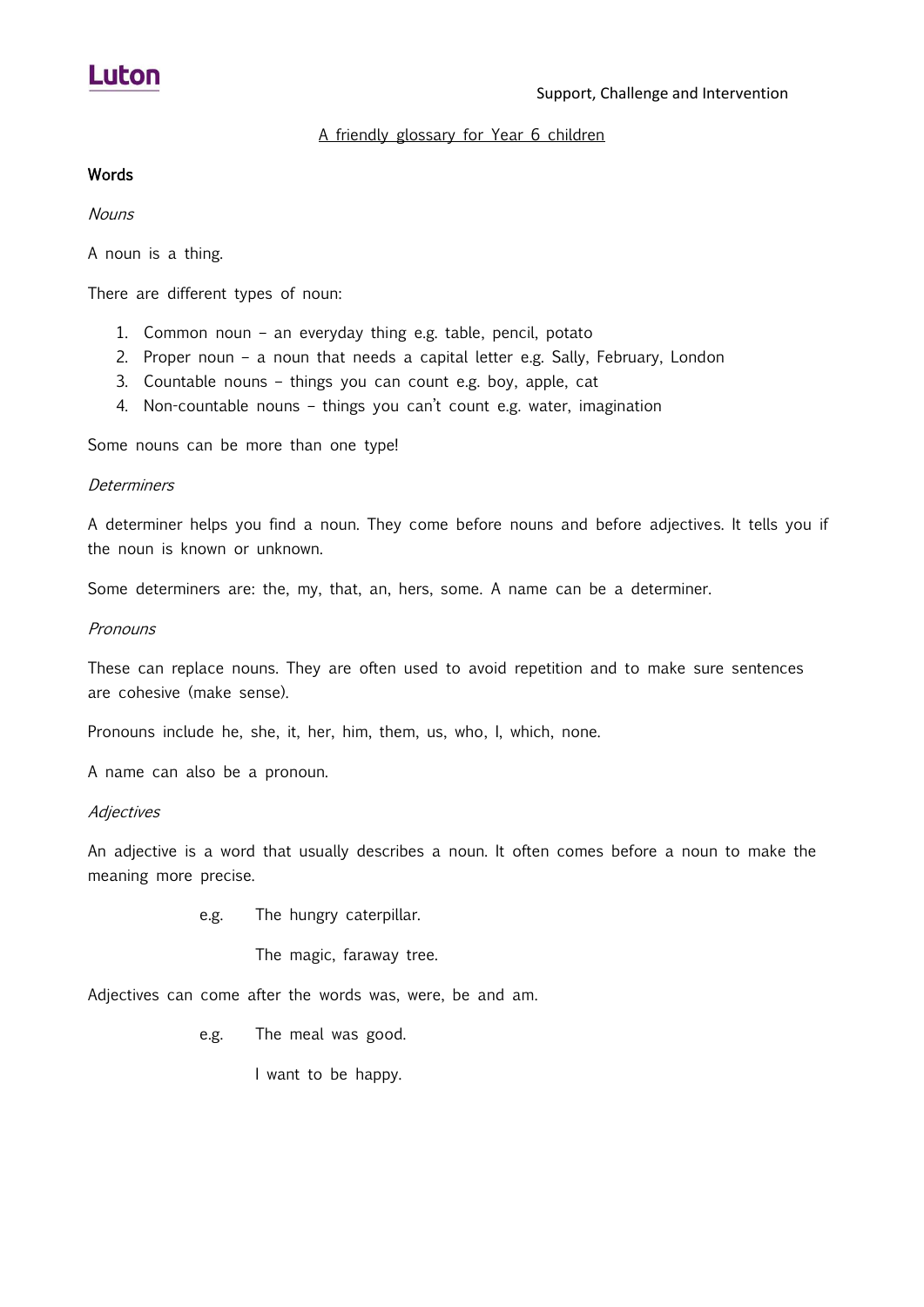## Luton

#### **Adverbs**

There are different types of adverb:

- 1. An adverb gives us more detail about a verb.
	- e.g. I ran quickly.
- 2. An adverb can tell us more about an adjective.
	- e.g. The meal was **really** delicious.
- 3. An adverb can tell us more about another adverb: e.g. We are very often late to parties.
- 4. An adverb can tell us more about a whole idea: e.g. Luckily, no-one was hurt.

Often, adverbs end in –ly but not all words that end in –ly are adverbs.

There are also lots of adverbs that do not end in –ly.

e.g. soon, very, often, later, never, above

Adverbs tell us where, how or when a verb happened. An adverbial is a group of words that does the same job as an adverb. There is more about these at the end of this glossary.

### **Prepositions**

A preposition is a linking word. It links a noun to some other information. They often describe places, locations and times. They are almost always followed by a determiner.

Prepositions include: on, since, from, in, under, before, next, by, opposite.

Some prepositions can also be conjunctions or adverbs!

**Conjunctions** 

A conjunction joins two words or phrases together. They should not be called connectives.

Conjunctions can do one of two things:

- 1. Coordinate: this makes both the things being joined equally important
	- e.g. Dogs are friendly but annoying.

### Teachers are clever and hardworking.

- 2. Subordinate: this is when a conjunction is used to introduce a subordinate clause, or an idea that is not as important.
	- e.g. Dogs are friendly **however** cats aren't.

Teachers are clever as they work hard.

There are seven coordinating conjunctions: for, and, nor, but, or, yet, so.

Subordinating conjunctions include: that, as, if, when, than, because, while, where, after, though, since, though, however, neither…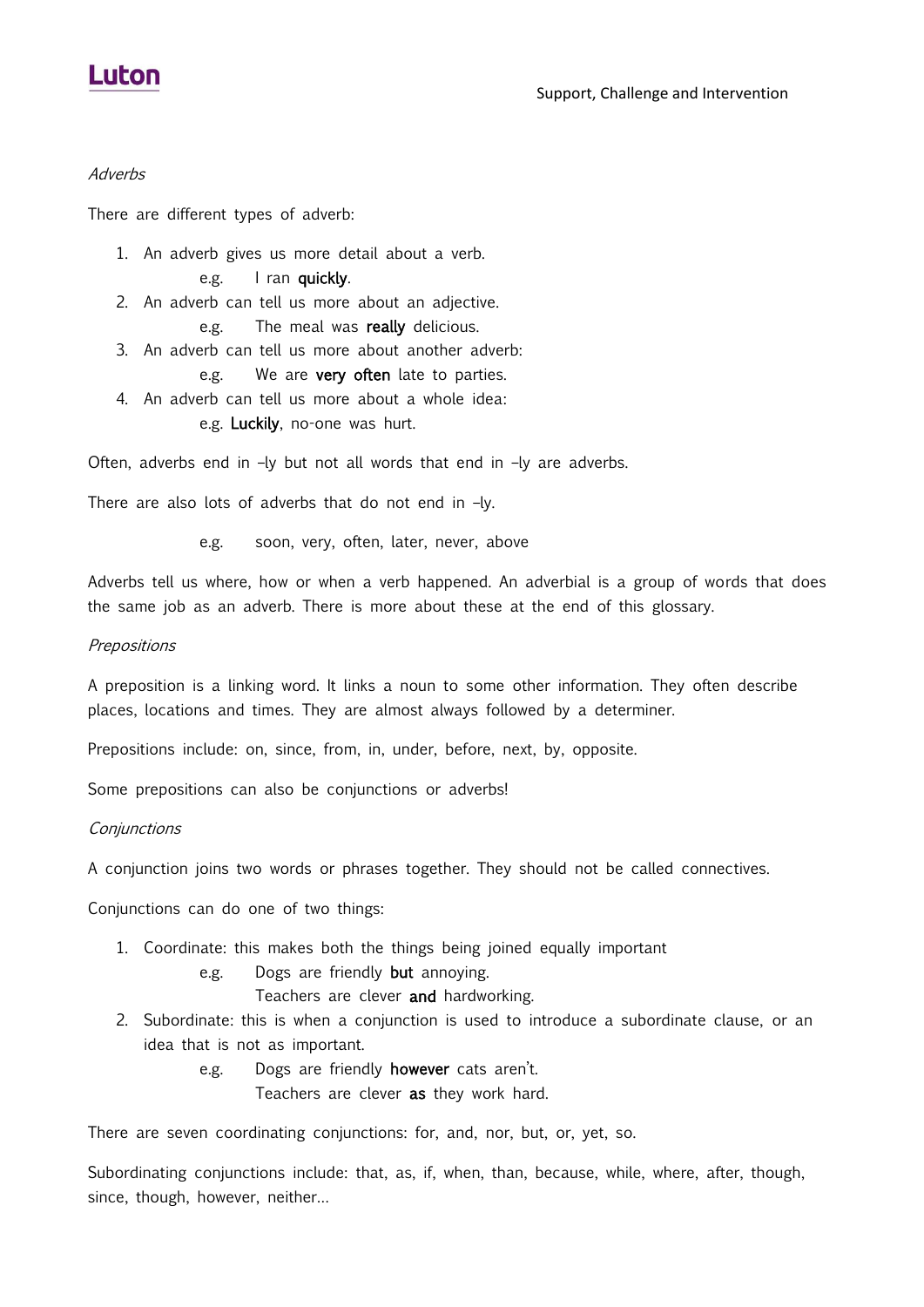# **Luton**

#### Phrases, clauses and sentences

**Head** 

The head of a phrase or clause is the word that everything else is connected to. If you don't have a head, the rest of the words don't really make sense.

Phrase

A noun phrase is a group of words that are all connected to one noun. It usually comes before or after a verb.

e.g. Bananas

Yellow bananas

The old, yellow bananas in the fruit bowl

Any word which adds more information to the noun is part of the noun phrase.

A *prepositional phrase* has to have a preposition at its 'head'. It tells us when or where something happened or where something is. It usually comes before or after a verb.

e.g. On the bed

After the party

From eating the ice cream

#### Clauses and Sentences

A clause is a special type of phrase that has to have a verb at the 'head'.

There are three main types of clause:

- 1. A main clause: this contains a subject and a verb. It should show a complete thought. e.g. The dog chased the cat.
	- The brown, grumpy dog furiously chased the impertinent ginger cat.
- 2. A subordinate clause: this clause does not make sense as a sentence on its own.
	- e.g. after eating the spider
		- who had arrived early
- 3. A relative clause: this is a special type of clause that begins with which, who or that.
	- e.g. The boy who lives there is a bully.

Tina said she had the idea, which annoyed me.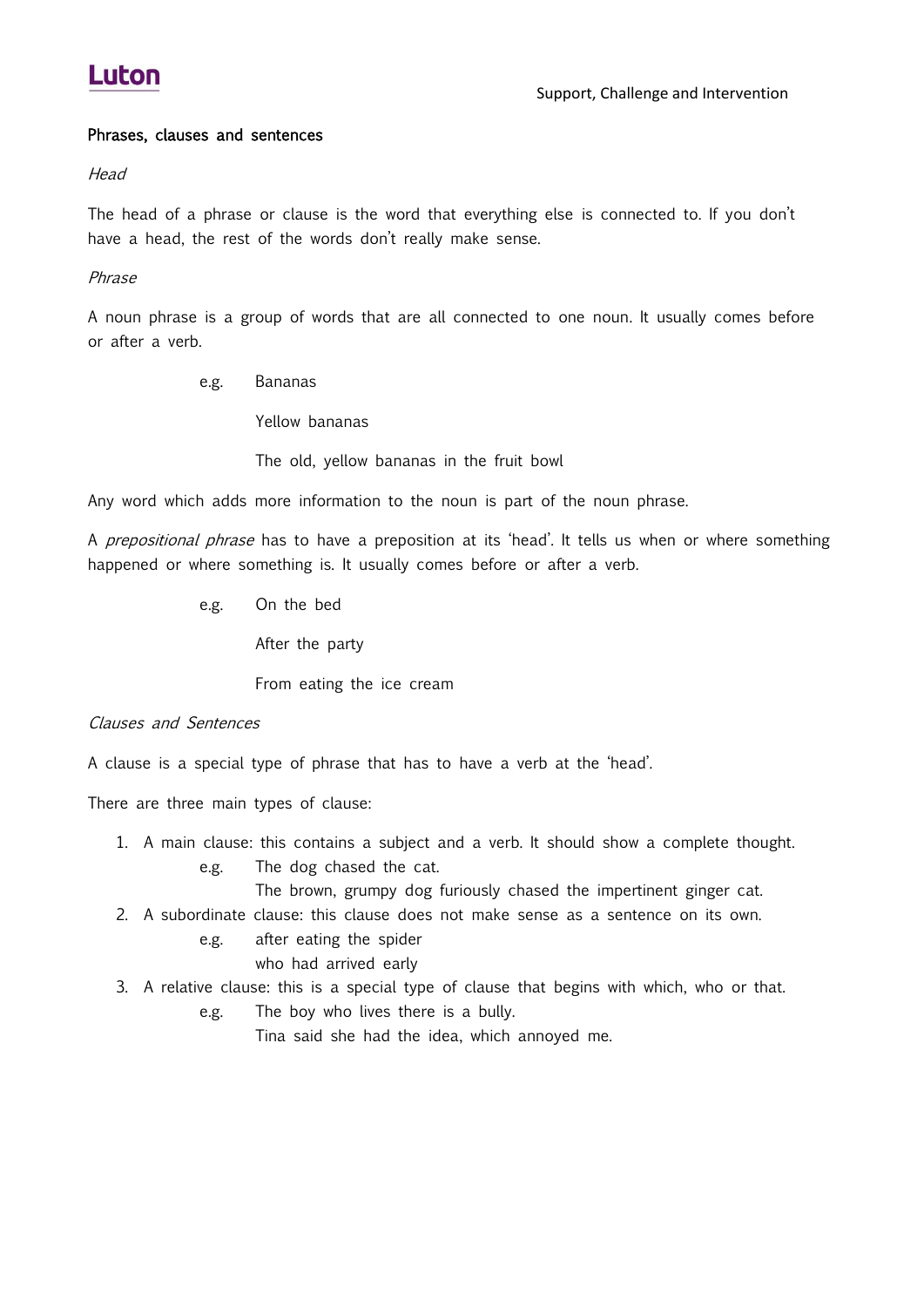

A sentence is a group of words. Sentences can have a single clause or multiple clauses. It can have main clauses and subordinate clauses.

| e.g. | The sun was shining.                    | (1 sentence: 1 main clause)   |
|------|-----------------------------------------|-------------------------------|
|      | The sun was shining but it was raining. | (1 sentence: 2 main clauses)  |
|      | The sun was shining before the picnic.  | (1 sentence: 1 main clause, 1 |
|      |                                         | subordinate clause)           |

In a sentence you must have a subject. The subject is the noun is performing the verb.

e.g. Remy's dog is hiding.

Kamil entered.

In a sentence, you might also have an object. This is the noun that is having the verb done to it.

e.g. The boy kicked the ball.

He pulled my hair.

#### **Adverbials**

An adverbial is a word or phrase used to add more information to the verb.

It might have a preposition:

e.g. The boat is leaving in twenty minutes.

The bell rang behind the door.

It might be a noun phrase:

e.g. She told me she would ring yesterday morning.

He waited all day.

It might be a subordinate clause:

e.g. She laughed before shutting the door.

He cried but smiled.

It might be an adverb:

e.g. He ran frantically.

The mouse squeaked loudly.

Fronted adverbials are adverbials that come before the main verb (and must have a comma):

e.g. Suddenly, he jumped onto the car.

After eating the cake, Lucy was sick.